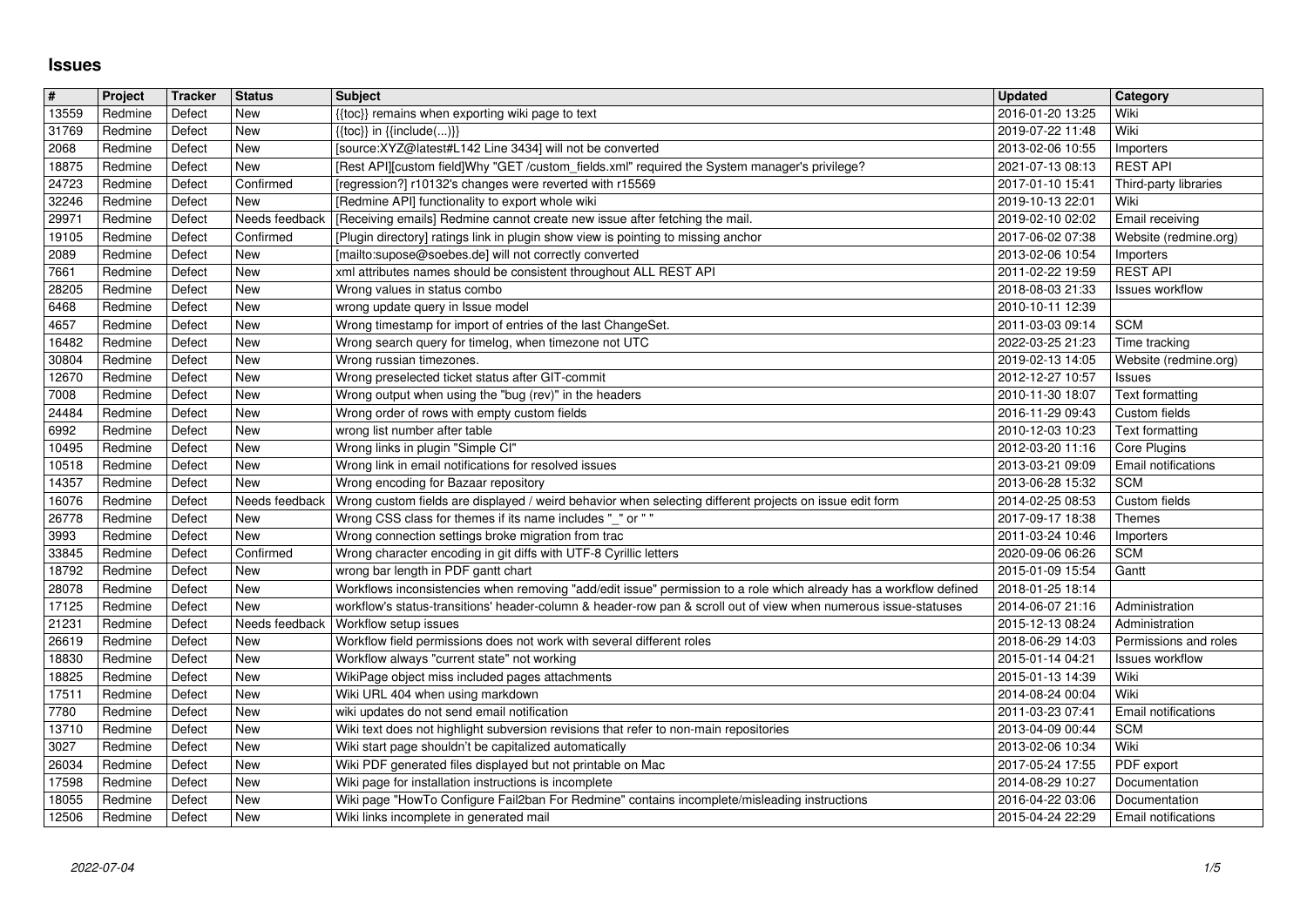| $\sqrt{\frac{4}{15}}$ | Project            | Tracker          | <b>Status</b>                | <b>Subject</b>                                                                                                                                                             | <b>Updated</b>                       | Category                                 |
|-----------------------|--------------------|------------------|------------------------------|----------------------------------------------------------------------------------------------------------------------------------------------------------------------------|--------------------------------------|------------------------------------------|
| 23103<br>20356        | Redmine<br>Redmine | Defect<br>Defect | New<br><b>New</b>            | Wiki in Markdown syntax mode improperly renders successive headers.<br>Wiki gets destroyed after rename                                                                    | 2016-07-12 17:00<br>2015-09-07 08:23 | Text formatting<br>Wiki                  |
| 8623                  | Redmine            | Defect           | <b>New</b>                   | Wiki Formatting Issue                                                                                                                                                      | 2011-06-16 19:12                     | Text formatting                          |
| 4544<br>16036         | Redmine<br>Redmine | Defect<br>Defect | New<br>New                   | Wiki exported HTML has different CSS formatting to the original<br>wiki edit pencil links are sometimes missing, throwing off the other pencil edit links                  | 2016-03-31 12:03<br>2017-06-08 22:19 | Wiki<br>Wiki                             |
| 15110                 | Redmine            | Defect           | New                          | Wiki annotate is showing wrong versions in which lines were last changed                                                                                                   | 2015-07-04 05:04                     | Website (redmine.org)                    |
| 14412<br>22171        | Redmine<br>Redmine | Defect<br>Defect | New<br>New                   | Wiki > Textile text with hidden part not correctly exported to pdf<br>Wide tables intersect with the right panel                                                           | 2013-07-21 12:33<br>2016-04-03 17:02 | PDF export<br>UI                         |
| 11658                 | Redmine            | Defect           | New                          | while updating status of issue some part of subject is changing to special symbols and numbers                                                                             | 2012-08-27 12:16                     | Issues                                   |
| 35320                 | Redmine            | Defect           | New                          | When viewing spent time report the Activity, Issue Id and Subject are combined into a single column Issue yet there is<br>no option for filtering on subject.              | 2021-05-27 18:02                     | Issues filter                            |
| 29684                 | Redmine            | Defect           | New                          | when using export issues to csv format, notes fields contain html flags, making text quite hard to read / use                                                              | 2018-09-27 10:24                     | Files                                    |
| 13288<br>14571        | Redmine<br>Redmine | Defect<br>Defect | New<br>New                   | when use cvs, in revision page, have invalid link.<br>When updating an issue, start and end date are invalid                                                               | 2013-02-26 09:12<br>2013-07-30 12:48 | <b>SCM</b><br>Issues                     |
| 11942                 | Redmine            | Defect           | New                          | When tracker field and other required fields are read-only, the user can get 'stuck' when creating a new issue                                                             | 2012-09-25 23:45                     | Issues                                   |
| 13759<br>22885        | Redmine<br>Redmine | Defect<br>Defect | New<br>New                   | When moving from one tracker to another, with different fields, data is lost.<br>When I register a task linking a "Parent task", the system gets too slow                  | 2013-04-12 23:30<br>2016-05-24 22:10 | Issues<br>Performance                    |
| 17520                 | Redmine            | Defect           | New                          | When I edit a saved Query I lose my project focus                                                                                                                          | 2014-08-19 05:55                     |                                          |
| 11315<br>24442        | Redmine<br>Redmine | Defect<br>Defect | Needs feedback<br><b>New</b> | When I copy a project it does not copy the issues custom fields' values<br>When exporting Wiki to PDF, monospaced fonts are not rendered correctly in PDF                  | 2017-02-22 21:37<br>2016-11-24 08:36 | Custom fields<br>PDF export              |
| 28171                 | Redmine            | Defect           |                              | Needs feedback   When exporting to PDF from the issue navigator (several issues) textile is not exported correctly                                                         | 2018-02-11 16:30                     | PDF export                               |
| 27622<br>37276        | Redmine<br>Redmine | Defect<br>Defect | <b>New</b><br>Needs feedback | When disabling notes for a role, file upload disapperas too at issue update<br>When creating a new version - get "Status is not included in the list"                      | 2017-12-10 04:54<br>2022-06-23 16:58 | <b>Issues</b><br>Roadmap                 |
| 34306                 | Redmine            | Defect           | New                          | When creating a custom query with role level security you can deselect your own role (making the query inaccessible)                                                       | 2020-11-25 08:31                     | <b>Issues</b> list                       |
| 17068<br>35192        | Redmine<br>Redmine | Defect<br>Defect | New<br>New                   | When copying subtasks with relations between them self's are lost<br>Watchers pop up window appears after a long time                                                      | 2018-04-06 19:38<br>2022-04-29 09:32 | Issues                                   |
| 9500                  | Redmine            | Defect           | New                          | Watchers list before and after creation issue                                                                                                                              | 2013-02-07 14:49                     | Issues<br>Issues                         |
| 9466                  | Redmine            | Defect<br>Defect | <b>New</b><br>Needs feedback | Watchers list appers very slow on issue page after upgrade from 1.0.1 to 1.2.1<br>Watchers Invalid error when copying issue between project while users are member         | 2011-10-24 19:33                     | Issues                                   |
| 32608<br>16058        | Redmine<br>Redmine | Defect           | Needs feedback               | Watcher is not getting email notification when an issue has been updated                                                                                                   | 2019-12-12 08:37<br>2019-09-26 11:46 | <b>Issues</b><br>Email notifications     |
| 15736                 | Redmine            | Defect           | New                          | WARNING: making https request to https://  without verifying server certificate; no CA path was specified.                                                                 | 2013-12-18 21:27                     | Security                                 |
| 33023<br>17588        | Redmine<br>Redmine | Defect<br>Defect | New<br>New                   | Warning occurs when displaying a few exceptional PDF thumbnail<br>Warn that the authenticity token is invalid before you get the textarea to edit issues                   | 2020-06-15 06:30<br>2014-07-31 17:14 | Attachments<br><b>Issues</b>             |
| 20000                 | Redmine            | Defect           | Needs feedback               | Visible to Role and Required is not shown during ticket update.                                                                                                            | 2015-08-31 01:38                     | Issues                                   |
| 9881<br>17770         | Redmine<br>Redmine | Defect<br>Defect | New<br>New                   | View 1st diff: Rendering common/error (404)<br>very simple fix: that causes many sites to break, and much confusion - incorrect use of .js suffix                          | 2011-12-27 13:44<br>2017-12-03 19:24 |                                          |
| 3914                  | Redmine            | Defect           | New                          | Version information displayed in Gantt chart regardeless of "Assigned to" field                                                                                            | 2010-10-03 15:13                     | Gantt                                    |
| 32154<br>14367        | Redmine<br>Redmine | Defect<br>Defect | <b>New</b><br>New            | Value of custom fields will not be copied when copy project with issues included<br>Validation of required target version fails if no versions are defined for the project | 2019-09-26 17:29<br>2013-07-02 14:28 | Administration<br><b>Issues workflow</b> |
| 22024                 | Redmine            | Defect           | New                          | Validation error on float custom filed in case of i18n decimal separator                                                                                                   | 2016-02-15 14:22                     | 118n                                     |
| 36444<br>31512        | Redmine<br>Redmine | Defect<br>Defect | New<br><b>New</b>            | Validation error message when no trackers are assigned to a project is confusing<br>valid Idap auth_source item _has_ to be id 1                                           | 2022-01-18 08:11<br>2019-06-04 15:54 | Email receiving<br>Administration        |
| 32972                 | Redmine            | Defect           | <b>New</b>                   | UTF8 Symbols as Usernames get Truncated                                                                                                                                    | 2022-02-02 21:16                     | Accounts / authentication                |
|                       | 2022-07-04         |                  |                              |                                                                                                                                                                            |                                      | 2/5                                      |
|                       |                    |                  |                              |                                                                                                                                                                            |                                      |                                          |
|                       |                    |                  |                              |                                                                                                                                                                            |                                      |                                          |
|                       |                    |                  |                              |                                                                                                                                                                            |                                      |                                          |
|                       |                    |                  |                              |                                                                                                                                                                            |                                      |                                          |
|                       |                    |                  |                              |                                                                                                                                                                            |                                      |                                          |
|                       |                    |                  |                              |                                                                                                                                                                            |                                      |                                          |
|                       |                    |                  |                              |                                                                                                                                                                            |                                      |                                          |
|                       |                    |                  |                              |                                                                                                                                                                            |                                      |                                          |
|                       |                    |                  |                              |                                                                                                                                                                            |                                      |                                          |
|                       |                    |                  |                              |                                                                                                                                                                            |                                      |                                          |
|                       |                    |                  |                              |                                                                                                                                                                            |                                      |                                          |
|                       |                    |                  |                              |                                                                                                                                                                            |                                      |                                          |
|                       |                    |                  |                              |                                                                                                                                                                            |                                      |                                          |
|                       |                    |                  |                              |                                                                                                                                                                            |                                      |                                          |
|                       |                    |                  |                              |                                                                                                                                                                            |                                      |                                          |
|                       |                    |                  |                              |                                                                                                                                                                            |                                      |                                          |
|                       |                    |                  |                              |                                                                                                                                                                            |                                      |                                          |
|                       |                    |                  |                              |                                                                                                                                                                            |                                      |                                          |
|                       |                    |                  |                              |                                                                                                                                                                            |                                      |                                          |
|                       |                    |                  |                              |                                                                                                                                                                            |                                      |                                          |
|                       |                    |                  |                              |                                                                                                                                                                            |                                      |                                          |
|                       |                    |                  |                              |                                                                                                                                                                            |                                      |                                          |
|                       |                    |                  |                              |                                                                                                                                                                            |                                      |                                          |
|                       |                    |                  |                              |                                                                                                                                                                            |                                      |                                          |
|                       |                    |                  |                              |                                                                                                                                                                            |                                      |                                          |
|                       |                    |                  |                              |                                                                                                                                                                            |                                      |                                          |
|                       |                    |                  |                              |                                                                                                                                                                            |                                      |                                          |
|                       |                    |                  |                              |                                                                                                                                                                            |                                      |                                          |
|                       |                    |                  |                              |                                                                                                                                                                            |                                      |                                          |
|                       |                    |                  |                              |                                                                                                                                                                            |                                      |                                          |
|                       |                    |                  |                              |                                                                                                                                                                            |                                      |                                          |
|                       |                    |                  |                              |                                                                                                                                                                            |                                      |                                          |
|                       |                    |                  |                              |                                                                                                                                                                            |                                      |                                          |
|                       |                    |                  |                              |                                                                                                                                                                            |                                      |                                          |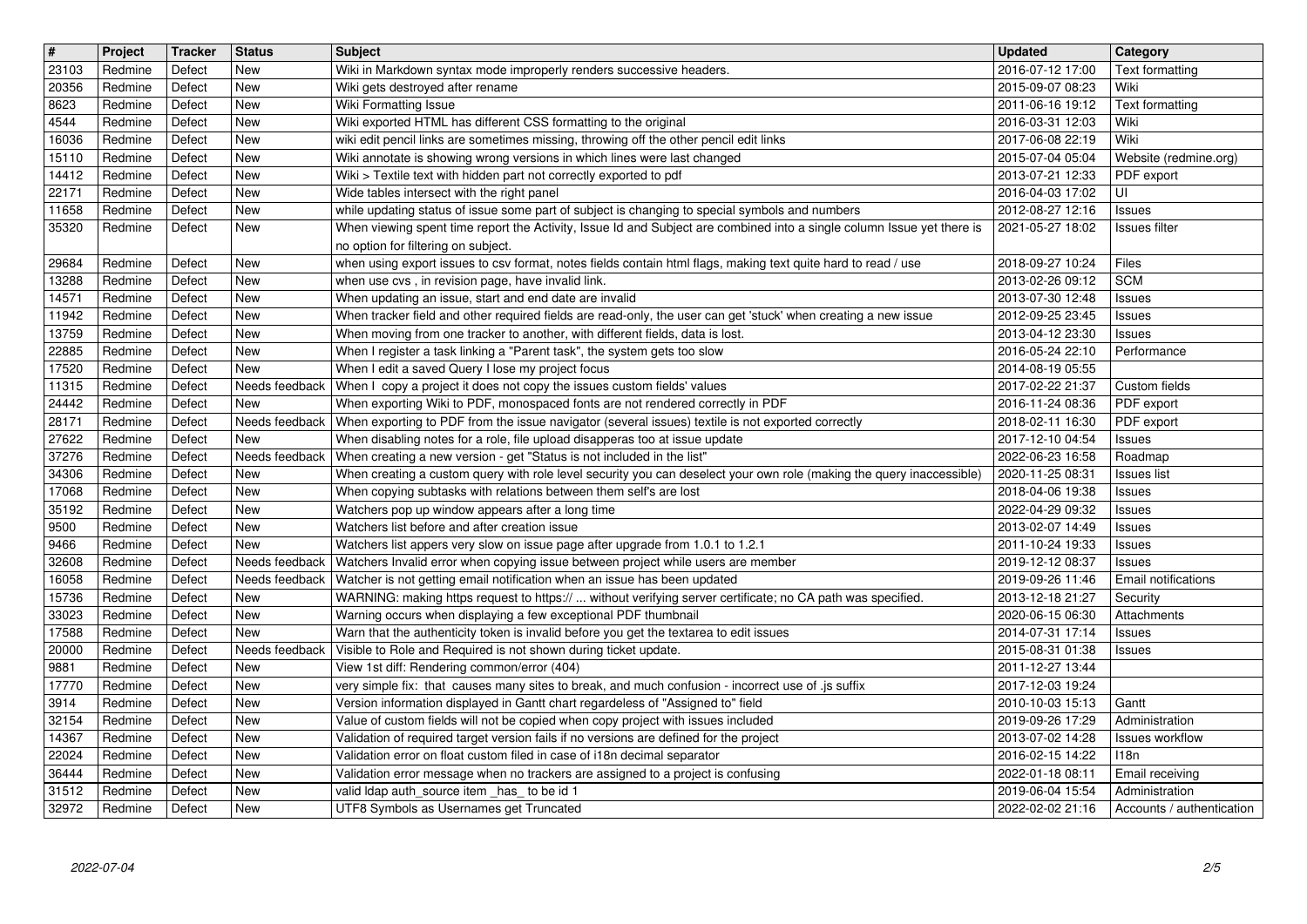| $\sqrt{\frac{4}{15}}$ | Project            | Tracker          | <b>Status</b>                | <b>Subject</b>                                                                                                                                                      | <b>Updated</b>                       | Category                                           |
|-----------------------|--------------------|------------------|------------------------------|---------------------------------------------------------------------------------------------------------------------------------------------------------------------|--------------------------------------|----------------------------------------------------|
| 27769<br>10182        | Redmine<br>Redmine | Defect<br>Defect | New<br><b>New</b>            | utf8 4 bytes on SQL Server 2014 Standard<br><b>UTF and Attachments</b>                                                                                              | 2017-12-10 04:48<br>2014-08-15 00:44 | Database<br>Attachments                            |
| 4648                  | Redmine            | Defect           | <b>New</b>                   | Using repository comments to change issue status conflicts with workflow                                                                                            | 2012-05-03 08:02                     | <b>SCM</b>                                         |
| 12879<br>24010        | Redmine<br>Redmine | Defect<br>Defect | <b>New</b><br><b>New</b>     | using commit keyword to update issue's status sets issue to a status that is not defined in the tracker.<br>Using a tables inside a list (wrong intendation)        | 2013-01-23 02:41<br>2020-05-08 11:50 | <b>SCM</b><br>Text formatting                      |
| 20648                 | Redmine            | Defect           | <b>New</b>                   | Users' "Last connection" is not updated correctly.                                                                                                                  | 2016-06-15 14:32                     | Accounts / authentication                          |
| 25607<br>12106        | Redmine<br>Redmine | Defect<br>Defect | New<br>New                   | Users can't see issues they've been assigned to.<br>Users can easily use any (not yet used) email address for their account (potential security issue)              | 2017-12-14 04:00<br>2013-03-15 14:41 | Permissions and roles<br>Accounts / authentication |
| 4043                  | Redmine            | Defect           | <b>New</b>                   | username/password fields get autocompleted                                                                                                                          | 2015-12-13 13:39                     | UI                                                 |
| 8689                  | Redmine            | Defect           | New<br><b>New</b>            | User without edit issue perm can modify assignee                                                                                                                    | 2013-02-21 17:45<br>2011-09-11 19:10 | Issues permissions<br>Permissions and roles        |
| 9227<br>15195         | Redmine<br>Redmine | Defect<br>Defect | New                          | User with right "Issues created by or assigned to the user" can't see issues assigned them<br>user to receive notification of the project to which it is not signed | 2013-10-25 07:54                     | <b>Email notifications</b>                         |
| 8977                  | Redmine            | Defect           | <b>New</b>                   | user doesn't show up in the author filter dropdown when querying for issues                                                                                         | 2021-11-22 20:32                     |                                                    |
| 6070<br>17830         | Redmine<br>Redmine | Defect<br>Defect | <b>New</b><br>New            | User doesn't see his own Tickets in Redmine when submitted by Mail<br>User creation: clear/plaintext password sent via unencrypted email                            | 2010-08-06 23:01<br>2020-11-01 14:51 | Issues permissions<br>Security                     |
| 29418                 | Redmine            | Defect           | <b>New</b>                   | User cannot set version sharing to hierarchy or tree                                                                                                                | 2018-08-21 22:25                     | Roadmap                                            |
| 8690<br>8359          | Redmine<br>Redmine | Defect<br>Defect | Needs feedback<br><b>New</b> | User can't be displayed<br>User can ignore issue workflow if moving issue                                                                                           | 2013-07-29 16:50<br>2012-05-05 19:29 | Importers<br>Issues workflow                       |
| 32305                 | Redmine            | Defect           | <b>New</b>                   | Use of notextile tag disables Redmine revision links                                                                                                                | 2019-10-20 07:29                     | Text formatting                                    |
| 28327<br>18285        | Redmine            | Defect           | <b>New</b>                   | Use of 'Feedback' term instead of 'Notes' in Edit-event                                                                                                             | 2020-06-09 11:59                     | <b>Issues</b>                                      |
| 36634                 | Redmine<br>Redmine | Defect<br>Defect | New<br><b>New</b>            | Use Hidden custom fields at Spent Time Report and Details<br>Usability: change "are you sure" texts.                                                                | 2014-12-04 09:33<br>2022-02-14 12:36 | Custom fields<br>UI                                |
| 10700                 | Redmine            | Defect           | <b>New</b>                   | Usability - Change Password                                                                                                                                         | 2012-04-23 22:07                     | UI                                                 |
| 15872<br>3692         | Redmine<br>Redmine | Defect<br>Defect | New<br>New                   | url_for causes routing problems if a plugin uses namespaces<br>URL-generation is brittle with trailing slashes                                                      | 2016-10-26 16:09<br>2010-06-21 23:11 | Plugin API<br><b>Email notifications</b>           |
| 13554                 | Redmine            | Defect           | New                          | url for thubms attachments ignores :only_path                                                                                                                       | 2021-06-29 11:24                     | Attachments                                        |
| 33701<br>32852        | Redmine<br>Redmine | Defect<br>Defect | <b>New</b><br>Needs feedback | URI check (for Custom Fields) overly restrictive (only http, https, ftp and mailto allowed)<br>Upgrading from Redmine v4.0.5 to v4.1.0 gives 2 errors               | 2021-04-27 17:06<br>2020-02-05 06:39 | Custom fields                                      |
| 32442                 | Redmine            | Defect           | New                          | Upgrade vom 2.x to 4.0.5 fails when invoking "rake db:migrate RAILS_ENV=production"                                                                                 | 2019-11-10 16:12                     |                                                    |
| 20663                 | Redmine            | Defect           | New                          | upgrade redmine 2.3 to 3.1 - filters                                                                                                                                | 2016-01-24 13:34                     | Issues                                             |
| 20244<br>9098         | Redmine<br>Redmine | Defect<br>Defect | Needs feedback<br><b>New</b> | Upgrade from 2.6 to 3.0 (Stable) :: Is not a valid date by all Date fields<br>Updating issue via RESTful WS don't update activities page                            | 2016-01-06 04:37<br>2011-08-22 17:36 | <b>Issues</b><br><b>REST API</b>                   |
| 23657                 | Redmine            | Defect           | Needs feedback               | updating custom and "related to" field from emil email                                                                                                              | 2016-08-24 19:06                     | Email notifications                                |
| 8644<br>12496         | Redmine<br>Redmine | Defect<br>Defect | <b>New</b><br>New            | Updates to issues are not cached<br>Updates through REST API return status 200 response but still fail                                                              | 2011-06-18 12:47<br>2013-03-12 13:36 | <b>Issues</b><br><b>REST API</b>                   |
| 24557                 | Redmine            | Defect           | <b>New</b>                   | Update time zones databese on the web site http://www.redmine.org                                                                                                   | 2020-07-29 09:48                     | Website (redmine.org)                              |
| 32438<br>34965        | Redmine<br>Redmine | Defect<br>Defect | <b>New</b><br>New            | Update the public site www.redmine.org ti latest release<br>UnWatch ticket does not work thows 403 Forbidden when clicked                                           | 2020-12-28 02:53<br>2021-03-26 19:06 | Website (redmine.org)<br>ΙUΙ                       |
| 3592                  | Redmine            | Defect           | New                          | Unreadable quoted-printable utf-8 long subject in some mail clients                                                                                                 | 2014-08-27 10:09                     | <b>Email notifications</b>                         |
| 13587                 | Redmine            | Defect           | Confirmed                    | unpredictable tab position after ajax call loading workflow                                                                                                         | 2013-08-09 01:47                     | <b>Issues</b>                                      |
| 34831<br>5976         | Redmine<br>Redmine | Defect<br>Defect | Resolved<br>Confirmed        | Unnecessary encoded CR characters in mails<br>Uniqueness of User model fields is not checked sufficiently                                                           | 2021-12-01 14:44<br>2013-01-16 19:39 | Email notifications<br>Accounts / authentication   |
| 6301                  | Redmine            | Defect           | New                          | Unintuitive display of groups in project settings                                                                                                                   | 2010-09-05 23:37                     | UI                                                 |
|                       |                    |                  |                              |                                                                                                                                                                     |                                      |                                                    |
|                       |                    |                  |                              |                                                                                                                                                                     |                                      |                                                    |
|                       |                    |                  |                              |                                                                                                                                                                     |                                      |                                                    |
|                       |                    |                  |                              |                                                                                                                                                                     |                                      |                                                    |
|                       |                    |                  |                              |                                                                                                                                                                     |                                      |                                                    |
|                       |                    |                  |                              |                                                                                                                                                                     |                                      |                                                    |
|                       |                    |                  |                              |                                                                                                                                                                     |                                      |                                                    |
|                       |                    |                  |                              |                                                                                                                                                                     |                                      |                                                    |
|                       |                    |                  |                              |                                                                                                                                                                     |                                      |                                                    |
|                       |                    |                  |                              |                                                                                                                                                                     |                                      |                                                    |
|                       |                    |                  |                              |                                                                                                                                                                     |                                      |                                                    |
|                       |                    |                  |                              |                                                                                                                                                                     |                                      |                                                    |
|                       |                    |                  |                              |                                                                                                                                                                     |                                      |                                                    |
|                       |                    |                  |                              |                                                                                                                                                                     |                                      |                                                    |
|                       |                    |                  |                              |                                                                                                                                                                     |                                      |                                                    |
|                       |                    |                  |                              |                                                                                                                                                                     |                                      |                                                    |
|                       |                    |                  |                              |                                                                                                                                                                     |                                      |                                                    |
|                       |                    |                  |                              |                                                                                                                                                                     |                                      |                                                    |
|                       |                    |                  |                              |                                                                                                                                                                     |                                      |                                                    |
|                       |                    |                  |                              |                                                                                                                                                                     |                                      |                                                    |
|                       |                    |                  |                              |                                                                                                                                                                     |                                      |                                                    |
|                       |                    |                  |                              |                                                                                                                                                                     |                                      |                                                    |
|                       |                    |                  |                              |                                                                                                                                                                     |                                      |                                                    |
|                       |                    |                  |                              |                                                                                                                                                                     |                                      |                                                    |
|                       |                    |                  |                              |                                                                                                                                                                     |                                      |                                                    |
|                       |                    |                  |                              |                                                                                                                                                                     |                                      |                                                    |
|                       |                    |                  |                              |                                                                                                                                                                     |                                      |                                                    |
|                       |                    |                  |                              |                                                                                                                                                                     |                                      |                                                    |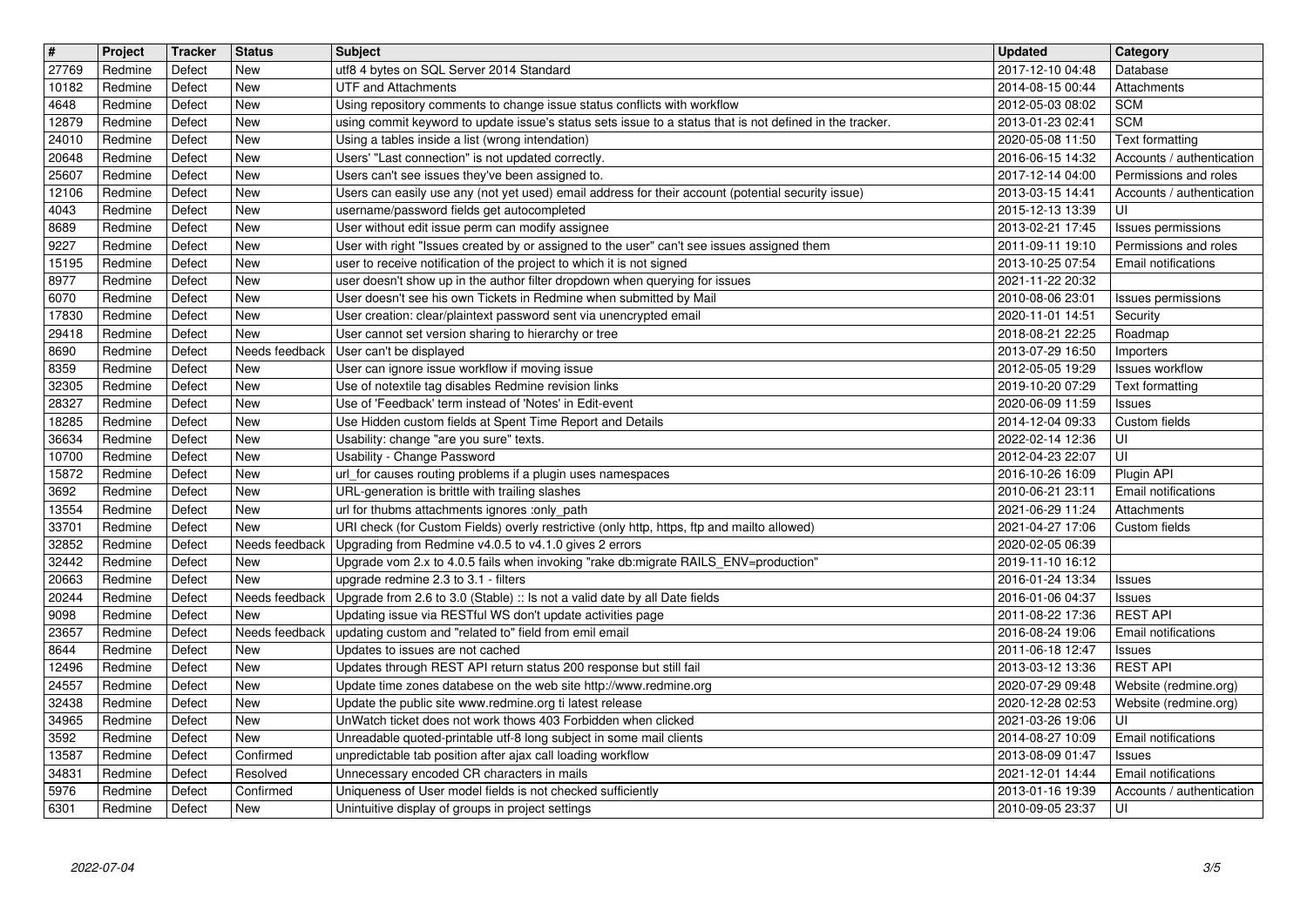| $\sqrt{\frac{4}{15}}$ | Project            | Tracker          | <b>Status</b>            | <b>Subject</b>                                                                                                                                                                | <b>Updated</b>                       | Category                                   |
|-----------------------|--------------------|------------------|--------------------------|-------------------------------------------------------------------------------------------------------------------------------------------------------------------------------|--------------------------------------|--------------------------------------------|
| 31118<br>32762        | Redmine<br>Redmine | Defect<br>Defect | New<br><b>New</b>        | Uninstalling a Plugin that hast assets<br>Unicode character fails edit Issue                                                                                                  | 2019-03-29 14:16<br>2022-02-14 20:51 | Rails support                              |
| 29746                 | Redmine            | Defect           | New                      | Unexpected results with enumeration formatting in Textile                                                                                                                     | 2018-10-09 09:13                     | Text formatting                            |
| 20479<br>14627        | Redmine<br>Redmine | Defect<br>Defect | <b>New</b><br>New        | Undocumented pagination support for API<br>undefined method `show_value' on issues list PDF export                                                                            | 2015-08-05 10:55<br>2013-08-07 10:35 | Documentation<br>PDF export                |
| 14739                 | Redmine            | Defect           | <b>New</b>               | undefined method `name' for nil:NilClass with IMAP email fetch                                                                                                                | 2013-08-21 17:03                     | Email receiving                            |
| 28033<br>18095        | Redmine<br>Redmine | Defect<br>Defect | <b>New</b><br>Confirmed  | Unable to turn off "For all projects" flag of custom queries<br>Unable to submit time entries via REST API for activities that have become project-specific                   | 2022-03-22 07:22<br>2014-11-14 11:43 | <b>Issues</b><br><b>REST API</b>           |
| 3672                  | Redmine            | Defect           | <b>New</b>               | Unable to set "value" and "old_value" through :helper_issues_show_detail_after_setting hook                                                                                   | 2013-01-13 21:04                     | Plugin API                                 |
| 10124<br>35860        | Redmine<br>Redmine | Defect<br>Defect | <b>New</b><br><b>New</b> | Unable to select Status after changing an Issues Tracker<br>Unable to see Custom Fields after migration                                                                       | 2012-02-01 11:17<br>2021-09-15 15:51 | <b>Issues workflow</b><br>Custom fields    |
| 13893                 | Redmine            | Defect           | Confirmed                | Unable to load default configuration data on m.redmine.org                                                                                                                    | 2013-05-04 04:09                     | Website (redmine.org)                      |
| 24546<br>15826        | Redmine<br>Redmine | Defect<br>Defect | <b>New</b><br>New        | Unable to edit Workflows (POST limit)<br>Unable to edit some Wiki pages                                                                                                       | 2017-02-09 08:28<br>2014-01-08 20:15 | <b>Issues workflow</b><br>Wiki             |
| 26407                 | Redmine            | Defect           | New                      | Unable to edit a comment on redmine.org                                                                                                                                       | 2017-07-12 20:46                     | Website (redmine.org)                      |
| 13133<br>35355        | Redmine<br>Redmine | Defect<br>Defect | New<br>Resolved          | Unable to create or update a custom date field.<br>Unable to create or edit users with Cyrillic logins                                                                        | 2013-02-17 12:09<br>2021-06-06 21:42 | Custom fields<br>Accounts / authentication |
| 12592                 | Redmine            | Defect           | <b>New</b>               | Unable to create an issue with category field required and no category defined                                                                                                | 2021-03-09 18:08                     | Issues                                     |
| 6334<br>5273          | Redmine<br>Redmine | Defect<br>Defect | <b>New</b><br><b>New</b> | Unable to control the visibility of Versions in parent projects<br>Unable to configure PluginSimpleCI plugin - custom fields list is empty                                    | 2010-09-09 18:59<br>2010-04-08 16:58 | Roadmap                                    |
| 13793                 | Redmine            | Defect           | New                      | Unable to change user role (due to sub-URI?)                                                                                                                                  | 2013-04-18 16:43                     | Permissions and roles                      |
| 10769<br>8992         | Redmine<br>Redmine | Defect<br>Defect | <b>New</b><br><b>New</b> | Unable to change the due date on an issue when updating<br>Unable to access object in WikiMacros in forum topic message                                                       | 2016-08-09 14:41<br>2011-08-05 14:39 | <b>Issues</b><br>Forums                    |
| 7973                  | Redmine            | Defect           | New                      | UI issue: edit options invisible and users simply do not see the "Sign in" link                                                                                               | 2011-03-25 19:45                     | UI                                         |
| 17590<br>19002        | Redmine            | Defect           | New<br>Resolved          | Ul issue in Redmine Roadmap page                                                                                                                                              | 2014-08-01 05:22                     | UI                                         |
| 6376                  | Redmine<br>Redmine | Defect<br>Defect | Reopened                 | Typos in descriptions of buildin macros (seen through {{macro_list}} output)<br>Turning off textile inline with '==' doesn't work.                                            | 2015-02-18 12:38<br>2013-04-09 17:24 | Website (redmine.org)<br>Text formatting   |
| 32739                 | Redmine            | Defect           | Reopened                 | Truncated images are still attached to the ticket when created by incoming e-mail                                                                                             | 2020-01-06 10:03                     | Email receiving                            |
| 18862<br>18863        | Redmine<br>Redmine | Defect<br>Defect | <b>New</b><br><b>New</b> | troubles in search (Redmine 2.5.2.stable, russian text)<br>troubles in search (Redmine 2.5.2.stable, russian text)                                                            | 2015-01-19 19:25<br>2015-01-16 10:49 | Search engine<br>Search engine             |
| 11840                 | Redmine            | Defect           | <b>New</b>               | trouble with gantt                                                                                                                                                            | 2013-01-16 10:06                     | Gantt                                      |
| 16649<br>33865        | Redmine<br>Redmine | Defect<br>Defect | <b>New</b><br>New        | Trimming the project description on projects list can break the text formatting<br>Transitions problems                                                                       | 2014-04-13 21:08<br>2020-08-19 07:34 | Text formatting<br>Permissions and roles   |
| 27895                 | Redmine            | Defect           | <b>New</b>               | Trackers with "Parent task" field set to "Read-only" should not be shown when adding a new subtask                                                                            | 2018-01-04 14:17                     | <b>Issues</b>                              |
| 37358<br>31495        | Redmine<br>Redmine | Defect<br>Defect | New<br>New               | Trackers can be assigned to users with role that do not have edit option on that tracker<br>Tracker status cannot be empty in when processing commit messages                 | 2022-06-27 13:29<br>2019-06-02 10:32 | Permissions and roles<br><b>SCM</b>        |
| 20925                 | Redmine            | Defect           | Needs feedback           | Tracker selection combo is not visible                                                                                                                                        | 2015-11-03 06:48                     | Issues permissions                         |
| 14053<br>$34419$      | Redmine<br>Redmine | Defect<br>Defect | New<br>New               | Tracker Order Bug - Tracker without workflow for a Role eclipses any Tracker below it on the Tracker List<br>Tracker created in Custom tracker type not appearing in my Query | 2013-05-14 20:53<br>2020-12-09 07:14 | <b>Issues workflow</b><br>Filters          |
| 15292                 | Redmine            | Defect           | <b>New</b>               | Tracker change : status not updated if no available status in new tracker                                                                                                     | 2013-11-07 13:44                     | <b>Issues</b>                              |
| 3910<br>2004          | Redmine<br>Redmine | Defect<br>Defect | New<br>Needs feedback    | Trac to Redmine wiki migration problems<br>Trac Migration ticket numbers vs. global Issue numbers                                                                             | 2012-02-21 22:16<br>2013-02-06 10:48 | Importers<br>Importers                     |
| 19173                 | Redmine            | Defect           | New                      | Trac Migrate Script with Redmine 3.0                                                                                                                                          | 2016-07-08 04:31                     | Importers                                  |
|                       |                    |                  |                          |                                                                                                                                                                               |                                      |                                            |
|                       |                    |                  |                          |                                                                                                                                                                               |                                      |                                            |
|                       |                    |                  |                          |                                                                                                                                                                               |                                      |                                            |
|                       |                    |                  |                          |                                                                                                                                                                               |                                      |                                            |
|                       |                    |                  |                          |                                                                                                                                                                               |                                      |                                            |
|                       |                    |                  |                          |                                                                                                                                                                               |                                      |                                            |
|                       |                    |                  |                          |                                                                                                                                                                               |                                      |                                            |
|                       |                    |                  |                          |                                                                                                                                                                               |                                      |                                            |
|                       |                    |                  |                          |                                                                                                                                                                               |                                      |                                            |
|                       |                    |                  |                          |                                                                                                                                                                               |                                      |                                            |
|                       |                    |                  |                          |                                                                                                                                                                               |                                      |                                            |
|                       |                    |                  |                          |                                                                                                                                                                               |                                      |                                            |
|                       |                    |                  |                          |                                                                                                                                                                               |                                      |                                            |
|                       |                    |                  |                          |                                                                                                                                                                               |                                      |                                            |
|                       |                    |                  |                          |                                                                                                                                                                               |                                      |                                            |
|                       |                    |                  |                          |                                                                                                                                                                               |                                      |                                            |
|                       |                    |                  |                          |                                                                                                                                                                               |                                      |                                            |
|                       |                    |                  |                          |                                                                                                                                                                               |                                      |                                            |
|                       |                    |                  |                          |                                                                                                                                                                               |                                      |                                            |
|                       |                    |                  |                          |                                                                                                                                                                               |                                      |                                            |
|                       |                    |                  |                          |                                                                                                                                                                               |                                      |                                            |
|                       |                    |                  |                          |                                                                                                                                                                               |                                      |                                            |
|                       |                    |                  |                          |                                                                                                                                                                               |                                      |                                            |
|                       |                    |                  |                          |                                                                                                                                                                               |                                      |                                            |
|                       |                    |                  |                          |                                                                                                                                                                               |                                      |                                            |
|                       |                    |                  |                          |                                                                                                                                                                               |                                      |                                            |
|                       |                    |                  |                          |                                                                                                                                                                               |                                      |                                            |
|                       |                    |                  |                          |                                                                                                                                                                               |                                      |                                            |
|                       |                    |                  |                          |                                                                                                                                                                               |                                      |                                            |
|                       |                    |                  |                          |                                                                                                                                                                               |                                      |                                            |
|                       |                    |                  |                          |                                                                                                                                                                               |                                      |                                            |
|                       |                    |                  |                          |                                                                                                                                                                               |                                      |                                            |
|                       |                    |                  |                          |                                                                                                                                                                               |                                      |                                            |
|                       |                    |                  |                          |                                                                                                                                                                               |                                      |                                            |
|                       |                    |                  |                          |                                                                                                                                                                               |                                      |                                            |